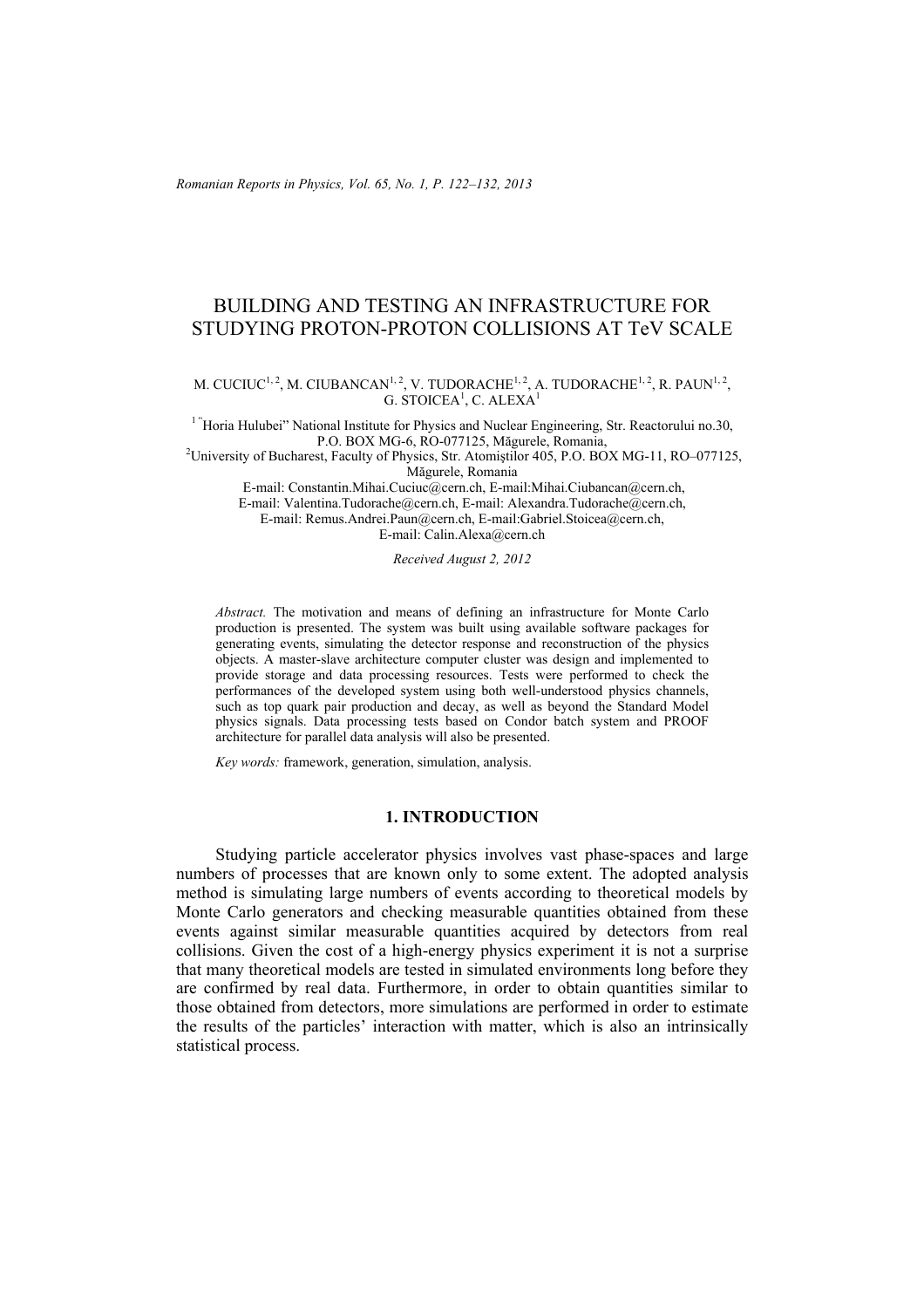#### **2. HARDWARE SETUP**

The software infrastructure is based on a non-homogeneous computer cluster that was designed to provide storage and data processing resources for Monte Carlo simulations and data analysis. The master-slave architecture cluster contains a number of 40 cores where the master-node is a server with 8 cores and 7 TB of storage. There are also 5 slave nodes, 3 with 8 core and 2 with 4 cores. The network connection between the machines is done *via* a 1 Gbps private network providing a very good level of network security, the master-node being configured as a gateway for the rest of the servers.

# **3. SOFTWARE SETUP**

In order to perform the simulation and analysis, a chain of software packages has been put together. This allows one to generate events using a Monte Carlo generator, simulate the detector response for these events and perform analysis on them. Available packages have been used wherever these were available for the required tasks, in order to lower the effort put into the development of the platform and focus on the testing and usage of the system. The next sections describe each of the modules in detail.

#### 3.1. EVENT GENERATION

The Monte Carlo generators that have been used in testing this framework are PYTHIA 6.4 <sup>[1]</sup>, PYTHIA 8.1 <sup>[1,2]</sup> and POWHEG <sup>[3]</sup>. All these have different advantages, a summary description of the three being given in Table 1.

| Generator     | Diagram Precision | Showering | Programming language |
|---------------|-------------------|-----------|----------------------|
| PYTHIA 6.4    |                   | Yes       | <b>FORTRAN</b>       |
| PYTHIA 81     |                   | Yes       | $^{\sim}$ + +        |
| <b>POWHEG</b> |                   | No        | <b>FORTRAN</b>       |

*Table 1*  Comparison of the specific features of Monte Carlo Generators

The fact that POWHEG is a Next-to-Leading Order (NLO) generator distinguishes it from the other two, making its output preferable. However, the Leading Order (LO) generators are equally suited for studies involving reconstructed events, as most differences are ironed out by the uncertainties introduced by the detector simulation. One advantage that both PYTHIA packages have over POWHEG is that they include the showering mechanism. POWHEG provides the particles resulted from the interaction (albeit having calculated their properties with NLO precision) and does not decay or hadronize them. The data sets that were produced with POWHEG were showered by PYTHIA 8.1.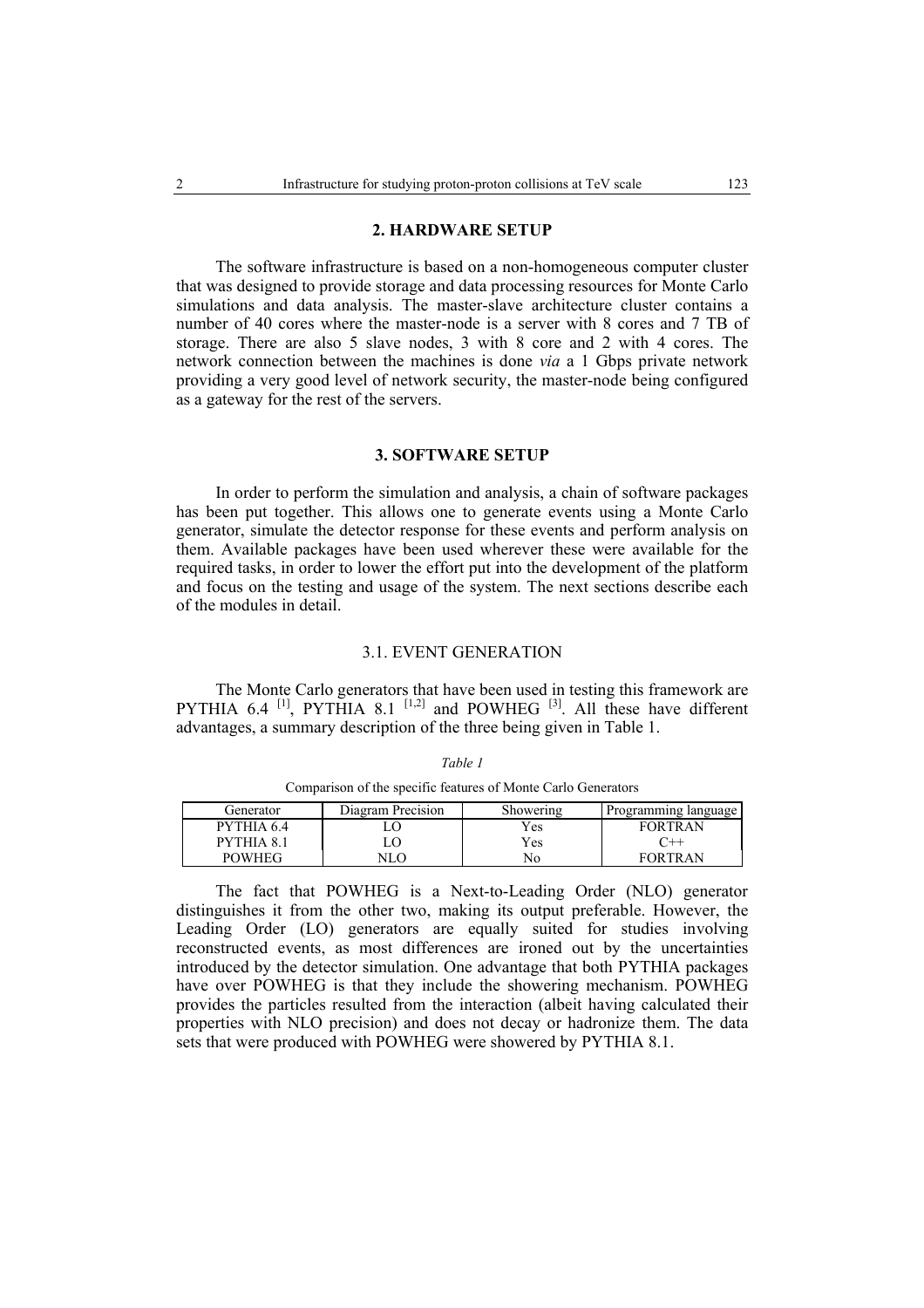A key point regarding simulating hadron-hadron collisions is the description of the internal structure of the interacting hadrons. This description is provided by the LHAPDF [4] library, for which event generators have an interface to. All studies that employ the PYTHIA 8.1 or POWHEG event generators in this paper use the CT10  $^{[5]}$  parton distribution function provided by LHAPDF. The PYTHIA 6.4 samples have used the CTEQ 5L <sup>[6]</sup> PDF.

All Monte Carlo generators output their showered particle data using the HepMC <sup>[7]</sup> event record, while POWHEG outputs an intermediate file of unshowered events using the Les Houches Accord  $[8]$  event record.

#### 3.2. DETECTOR SIMULATION

While the event generators provide relevant information themselves, allowing for detailed studies of the involved processes, in order to be able to compare the simulations to the real data one needs a detector model and its response to the involved particles. Ideally, the simulation step would transport the generated particles through the detector and calculate each particle's interaction with both active and passive materials in the detector. While this is an accurate process, it is both time consuming and highly detector-specific, allowing for little configurability. The Delphes <sup>[9]</sup> package, which is used for this purpose, uses an approach where the particles' paths are intersected with the components of the detector and the energy deposits are estimated from these intersections. In order to simulate the noise and limited resolution of real hardware there is an additional step that smears the obtained results. For object reconstruction, Delphes implements a tracking system in a magnetic field, calorimeters and a muon system. The package is able to describe complex detectors and outputs physics analysis objects, such as photons, leptons, missing transverse energy and jets. For the purpose of this analysis it has been modified to also include the calorimeter constituents for each jet.

## 3.3. DATA FLOW

Once the Monte Carlo generators provide the output data this has to be further processed by the reconstruction package and the user analysis. The data flow for this scheme is presented in Fig. 1.



Fig. 1 – Architecture and data flow for each of the three Monte Carlo Generators.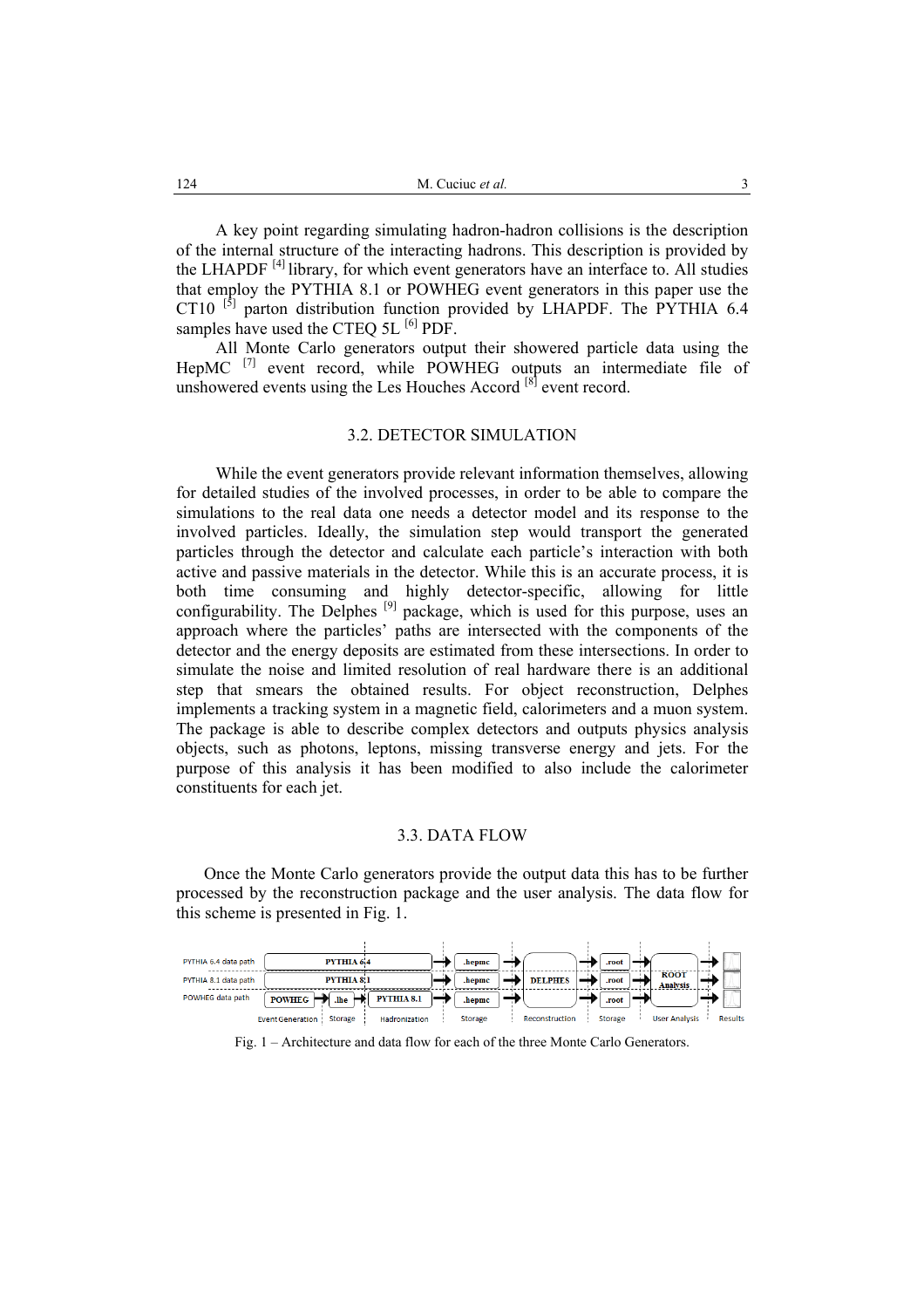It is worth mentioning that the output provided by the Delphes package contains copies of all particles produced by the Monte Carlo generators, allowing for both parton-level and reconstruction-level analyses to be performed simultaneously, on a single file.

# 3.4. COMPUTER CLUSTER SOFTWARE SETUP

The computer cluster was designed to run Monte Carlo simulations using the Condor  $[10]$  batch system and data analysis using the Parallel ROOT Facility, PROOF<sup>[11]</sup>. Both applications are using the same head node.

From the Condor batch system point of view, the master-node is running COLLECTOR, MASTER, NEGOTIATOR and SCHEDULER services, basically controlling the resources, managing the job's distribution and recovering the output of the jobs. While the other nodes are configured as worker nodes, were the simulations are running. The user and storage space is distributed among the worker-nodes using NFS protocol.

In order to perform parallel data analysis using the PROOF framework we configured one server as master-node while keeping others as slave-nodes.

The master-node configuration file includes the necessary declarations of the storage pool, which is used for data storage transferred with the xrootd  $[12]$  protocol.



Fig. 2 – Ganglia monitoring web page: the load of the computer cluster during tests.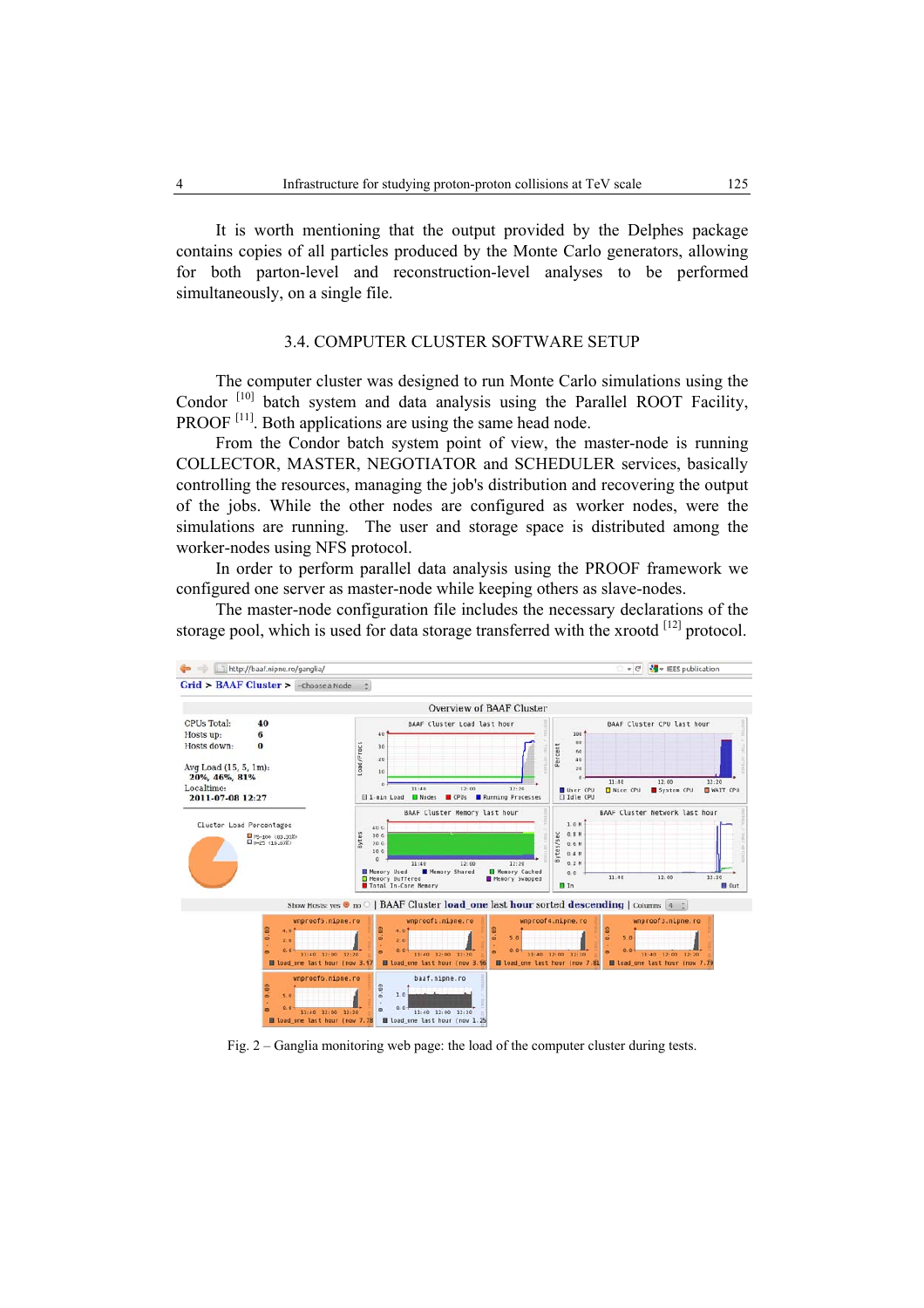For the parallel data analysis infrastructure we have chosen xrootd because is a fully generic suite for fast, low latency and scalable data access, which can natively serve any kind of data. During our tests we have noticed more stable connections having better transfer speeds using xrootd when compared to the NFS protocol. When compared to secure shell (scp), there was a 5 fold increase in transfer speed when using xrootd. Using xrootd allowed the system to use the full network bandwidth.

The computer cluster is monitored using the Ganglia Monitoring System [13] through a password protected web interface. This gives the user the ability to monitor key parameters, such as the process distribution throughout the cluster and memory, CPU, network usage statistics.

Figure 2 shows some of the available parameters shortly after a  $10<sup>9</sup>$  events job was submitted.

# **4. TESTS AND ANALYSES**

Having the generated events, as well as the reconstructed objects, the analysis consists of an application that has been written based on the ROOT  $^{[14]}$  framework which provides easily accessible open-source libraries for high-energy physics analyses. A number of studies were performed for testing the whole platform, from generators to analysis.

Several tests have been performed to check the functionality of the batch system and of the parallel data processing infrastructure.

## 4.1. COMPUTER CLUSTER TESTS

In order to run simulation jobs using the Condor batch system one needs to prepare the job by providing a submit script file that instructs the batch system how to proceed. This script file contains, among others, information about the input file, output file and executable which is to be run. Passing this file as a parameter to the condor submit command completes the job submission process.

#### 4.2. PROOF TESTS RESULTS

Preparing the data analysis for PROOF framework takes some additional steps. First, one has to declare the datasets using commands similar to these: root[.] TDSet \*set = new TDSet("TTree", "pythiaEvents") root[.] set->Add("/pool/data/test/proof\_test.\_00001.root") root[.] set->Add("/pool/data/test/proof\_test.\_00002.root") The analysis skeleton script is generated automatically by the framework: root[.] pythiaEvents->MakeSelector("Analysis")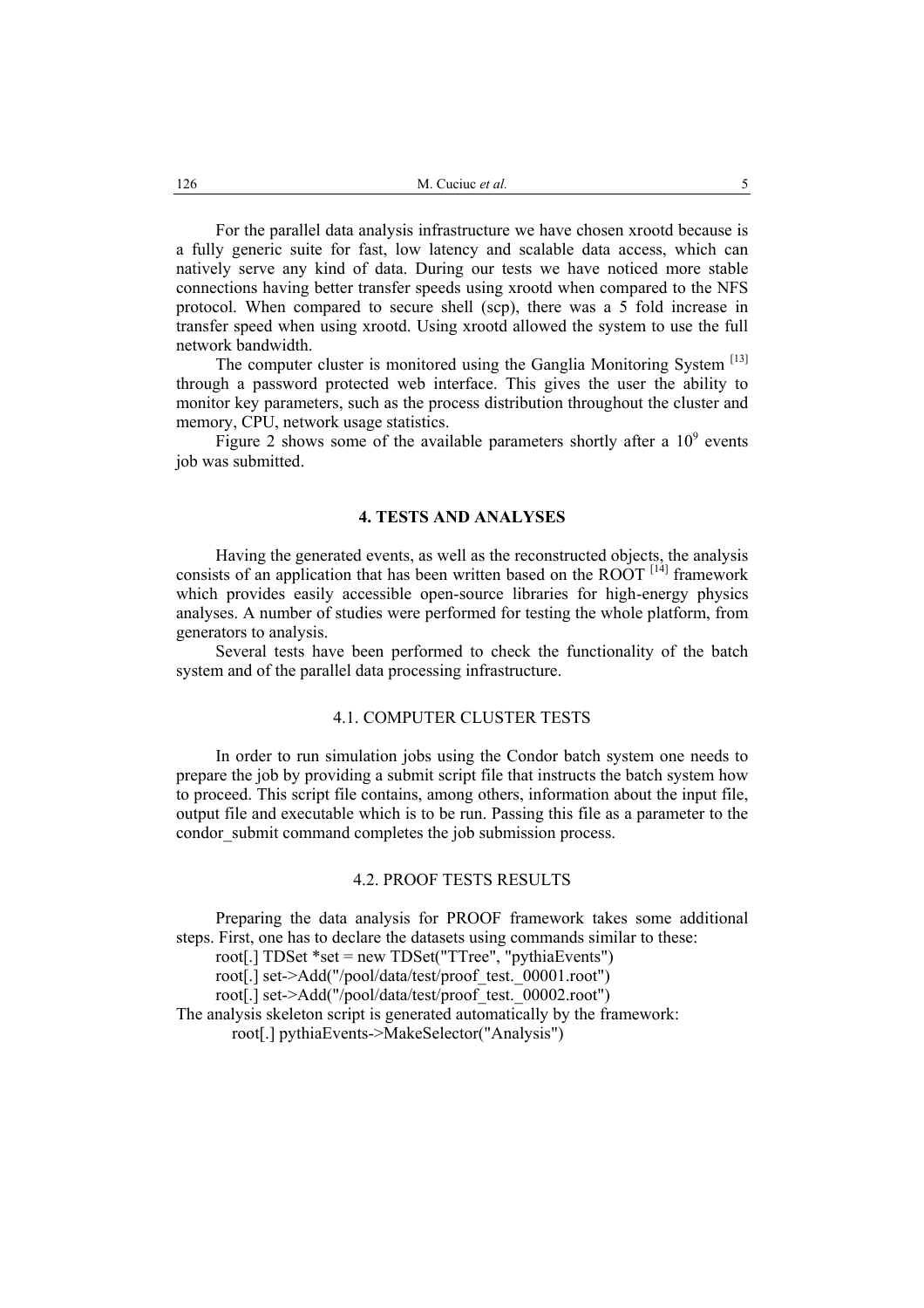

Fig. 3 – Ganglia monitoring web page: the load of the computer cluster during tests.

The framework initializes the two analysis skeleton files, Analysis.h and Analysis.C which the user can then customize to operate on the input data in a meaningful way, while also creating its output data. The actual job submission is executed, in our case:

root[.] set->Process("Analysis.C")

During testing of the PROOF setup we have noticed a 6 fold increase in job completion time when using the full cluster, compared to the time it took a single dual core machine to complete the test. Figure 11 shows the results of one such test.

# 4.3. TOP-ANTITOP EVENTS

Top quarks events produced in p-p collisions  $(pp \rightarrow t\bar{t} \rightarrow bW^+ bW^-)$  can be characterized by the way the W-bosons decay. The top-antitop events are divided in three channels  $[9]$ : the fully leptonic (dileptonic) channel, the fully hadronic channel and the semi-leptonic channel.

# **4.3.1. Semi-leptonic channel**

The top quark pairs produced decay in 4/9 of events in the semi-leptonic channel  $[9]$ , one W is decaying leptonically and the other W is decaying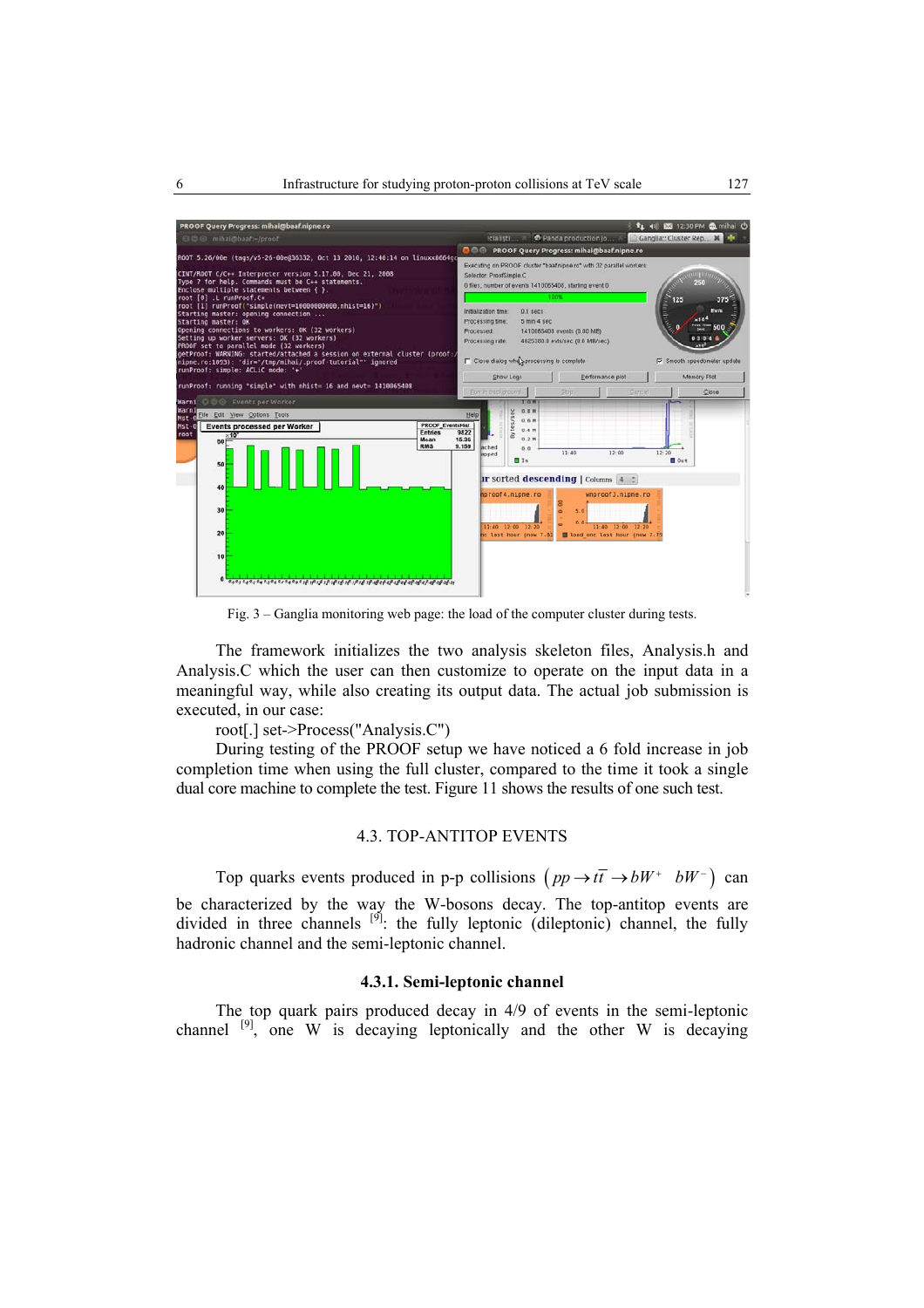hadronically. The final state is composed of four jets, a lepton and missing transverse energy. This channel is both easy to reconstruct and able to give the top quark mass for each event.

The selection criteria were chosen according to the event topology, and these are: at least 4 jets with large transverse momentum, exactly one lepton with sufficient transverse momentum and missing transverse energy. Each event that satisfies the selection criteria is processed: the three jets which, combined yield the largest  $p_T$  are considered to come from the top quark that decays hadronically. An additional selection is applied requiring that the combination of two of the three jets provides a mass consistent within  $\pm 20$  GeV/ $c^2$  of the W mass. Several samples have been generated, both for background as well as for the signal. These are summarized in Table 2, along with the selection efficiencies for subsequent selection criteria applied on the data samples.

| Sample Cross- |                         | Generator       | % events for $n_{\text{jets}} \geq 4$ with | $%$ events for one           | $\%$ events with      |
|---------------|-------------------------|-----------------|--------------------------------------------|------------------------------|-----------------------|
|               | section<br>$[{\rm pb}]$ |                 | $p_T > 40 \text{ GeV}$                     | lepton with<br>$p_T$ > 20GeV | $E_T^{miss} > 20$ GeV |
|               |                         |                 |                                            |                              |                       |
| $t\bar{t}$    |                         | 120.6 PYTHIA8.1 | 45.9                                       | 6.8                          | 6.1                   |
| W+jets        |                         | 36670 PYTHIA8.1 | 0.2                                        | $74 \cdot 10^{-6}$           | $68 \cdot 10^{-6}$    |
| $Z + jets$    | 1207                    | PYTHIA8.1       | 0.3                                        | 0.091                        | 0.022                 |
| <b>WW</b>     | 28.77                   | PYTHIA6.4       | 2.2                                        | 0.2                          | 0.2                   |
| WZ            | 10.67                   | PYTHIA6.4       | 2.7                                        | 0.2                          | 0.2                   |
| ZZ            |                         | 4.434 PYTHIA6.4 | 3.2                                        | 0.2                          | 0.1                   |

*Table 2*  Selection efficiency for signal and background

Even though one can notice a good level of background rejection, the large cross-section of the  $W +$  jets channel is sufficient to affect the analysis. Figure 2 shows the reconstructed masses for both top quarks and W bosons for signal and background processes.



Fig. 4 – Comparison between signal and background: a) reconstructed top quark mass and associated W boson mass (small plot); b) similarly, after the application of the constraint that the reconstructed W boson mass be within  $\pm 20$  GeV/c2 of the W mass.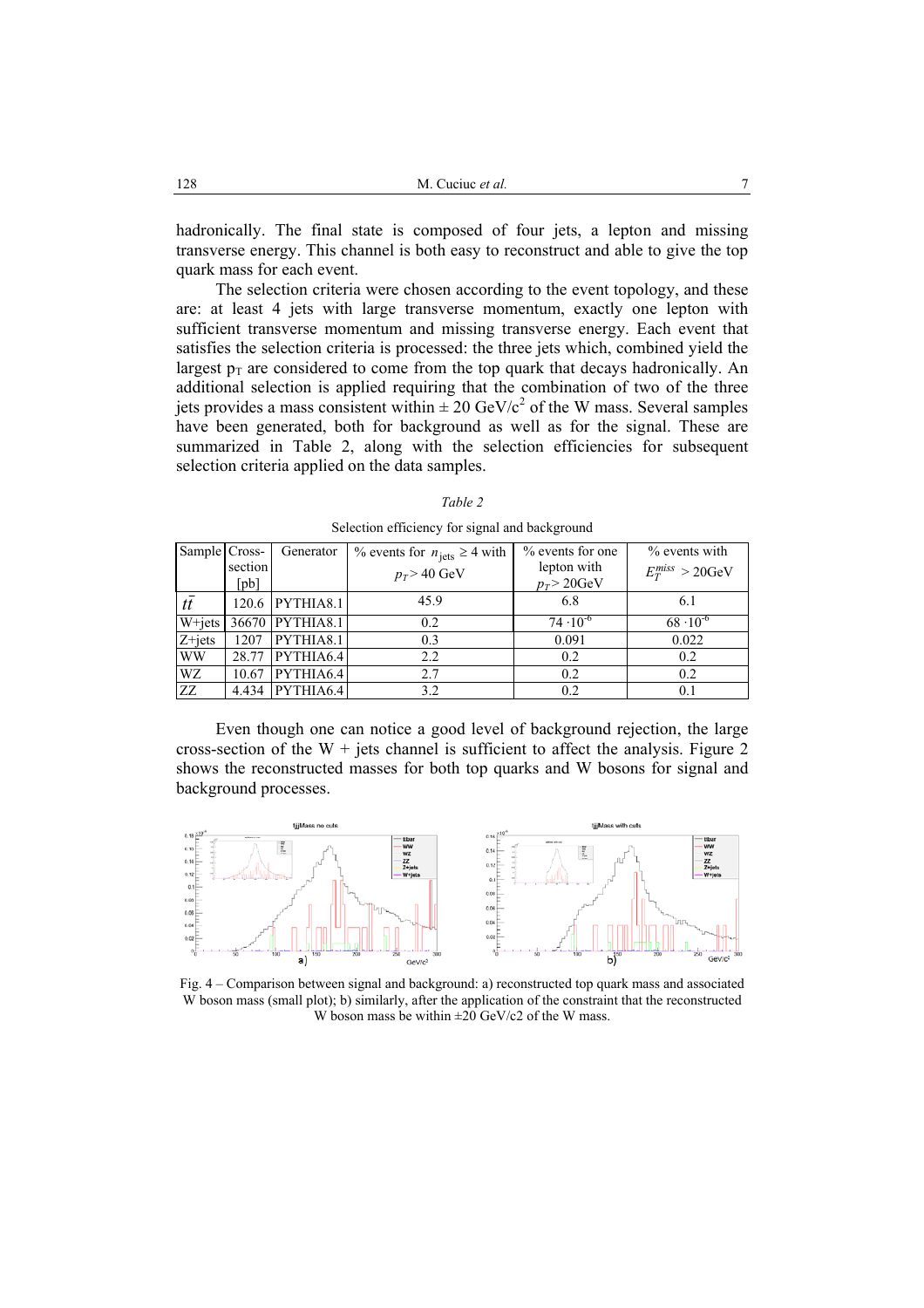Summing both signal and background in order to obtain an image compatible with the physical results one would expect from an experiment, we obtain the plots shown in Fig. 5.



Fig. 5 – Mass fit after the background has been added to the signal. Right plot has the additional constraint that the reconstructed W boson mass be within ±20 GeV/c2 of the W mass.

It can be seen that although the plot shape has been heavily affected by the background, the top quark mass can still be obtained.

#### **4.3.2. Dileptonic channel**

The fully leptonic (dileptonic) channel is representing  $1/9$  of the  $t\bar{t}$  events; both W bosons are decaying into a lepton-neutrino pair, resulting in an event with two charged leptons, two neutrinos and two b quarks. This channel has two undetectable neutrinos making the reconstruction of the top mass very difficult.

Using the described infrastructure, detailed analyses have been performed to study the influence of initial state and final state radiations on the reconstruction of the top quark mass in the dileptonic channel [10].

To illustrate the functionality of the cluster we will show here only the transverse momentum of the leptons obtained with PYTHIA and POWHEG, when ISR and FSR were switched on and off (Fig. 6).

## 4.4. CHARGED HEAVY LEPTON PAIR PRODUCTION

Sequential charged heavy lepton (CHL) pair production in proton-proton collisions at  $\sqrt{s}$  =14TeV has been studied using PYTHIA 6 Monte Carlo generator [1]. The existence of new heavy leptons is predicted by various models with an extended gauge sector. Both the Drell-Yan and the gluon - gluon production mechanisms were considered.

Assuming Standard Model couplings,  $L^{\pm} \rightarrow (e, \mu)^{\pm} Z^0 \rightarrow (e, \mu)^{\pm} -$  *dijet* decay channel as a function of heavy lepton mass  $M_L$  and Z' boson mass  $M_{Z'}$  was investigated.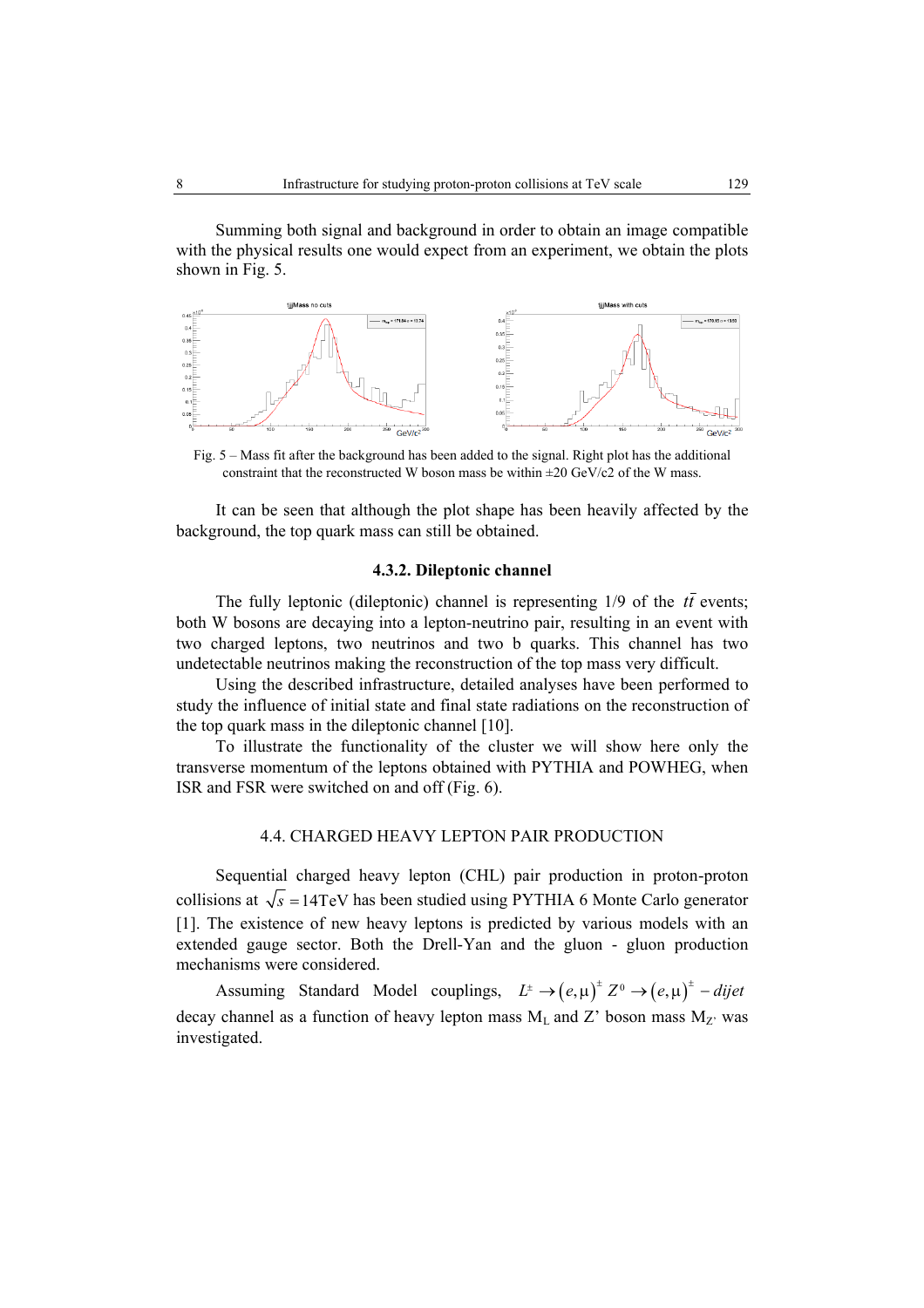A comparative study between signal and background was performed for several kinematic variables. We will present here only two plots showing jet multiplicity, (Fig. 7), and leading jet  $p<sub>T</sub>$  distribution (Fig. 8).



Fig. 6 – Electrons transversal momentum distribution obtained with two MC generators, POWHEG and PYTHIA, for ISR/FSR switched on and off.



A detailed analysis of this CHL pair production channel will be presented in a dedicated article which is under preparation.

# 4.5. HEAVY QUARKS PAIR PRODUCTION

A study of pair-production of a sequential 4-th generation quark followed by their decays to a W boson and a b type quark  $t^{\prime} \overline{t}^{\prime} \rightarrow W^+ b W^- \overline{b}$  in proton-proton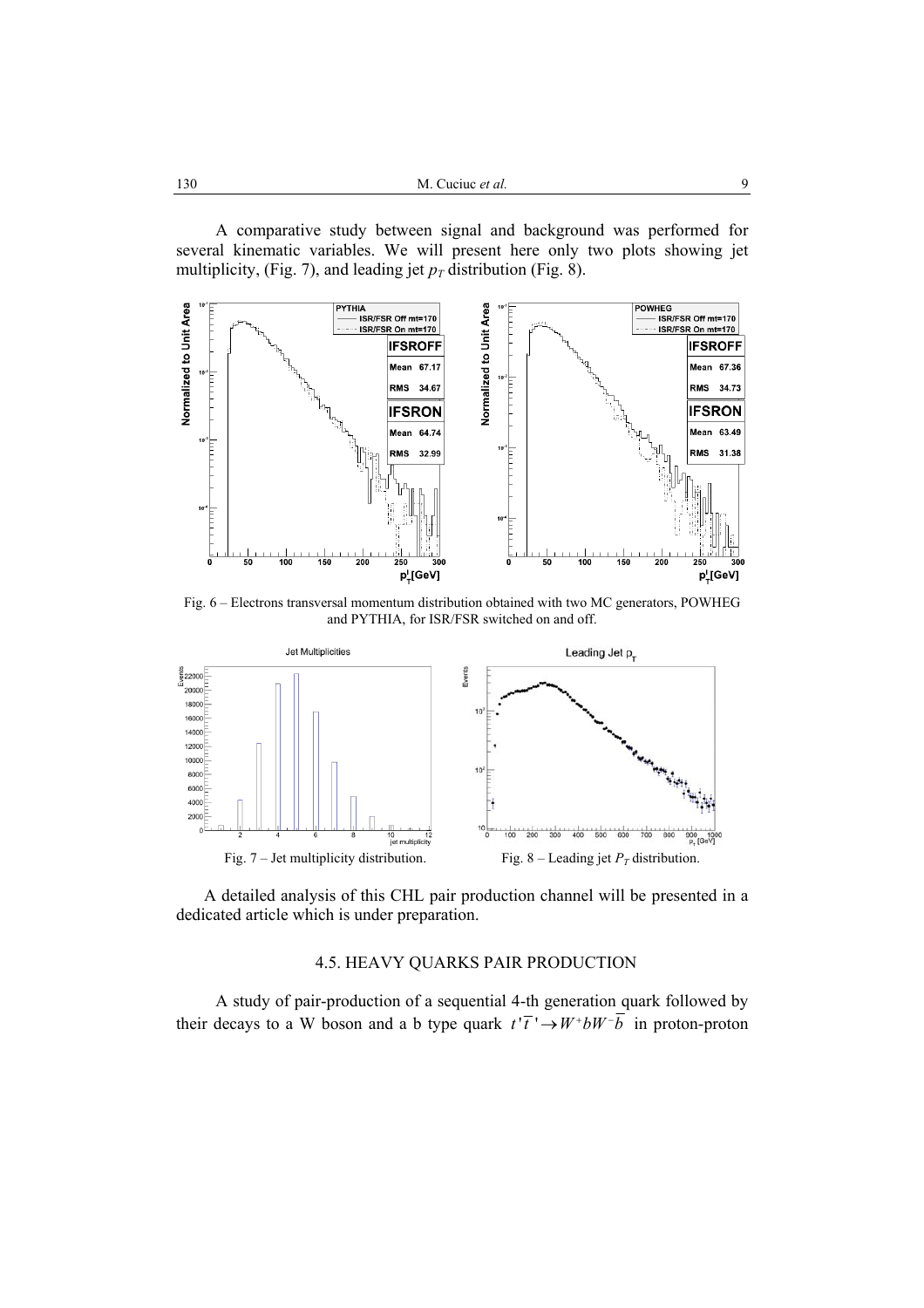collisions at  $\sqrt{s}$  =14TeV has been performed. We considered that the mixing between the *t'* quark and the b type quark is  $B.R.(t' \rightarrow W^+b) = 1$ . We present here two plots showing the  $P_T$  distribution for *t'* quark (Fig. 9), and b quark (Fig. 10).



Fig. 9 – The *t*' type quark  $P_T$  distribution. Fig. 10 – The b type quark  $P_T$  distribution.

A detailed analysis of this  $4<sup>th</sup>$  generation quark pair production channel will be presented in a dedicated article which is under preparation.

# **5. SUMMARY AND CONCLUSIONS**

• An infrastructure for proton-proton collisions study at ultra-relativistic energies was built using available software packages for generating events, simulating the detector response and reconstruction of the physics objects.

• In order to provide high-performance capabilities for storage and data processing a master-slave architecture computer cluster was designed and implemented.

• Tests were performed to check the performances of the developed system using both well-understood physics channels, such as top quark pair production and decay, as well as beyond the Standard Model physics signals.

• Results of data processing tests made for Condor batch system and for parallel data analysis PROOF architecture were presented.

The positive results that have been obtained for both the software and the hardware components have persuaded the authors to scale up the computer cluster system by increasing the storage capacity as well as the number of processors.

*Acknowledgements.* This work was supported by POSDRU/88/1.5/S/56668 and POSDRU/107/1.5/S/82514 grants. We also acknowledge the support of the Romanian National Authority for Scientific Research (ANCS) through ATLAS - Capacities Module III RO-CERN and PN 09370101 contracts.